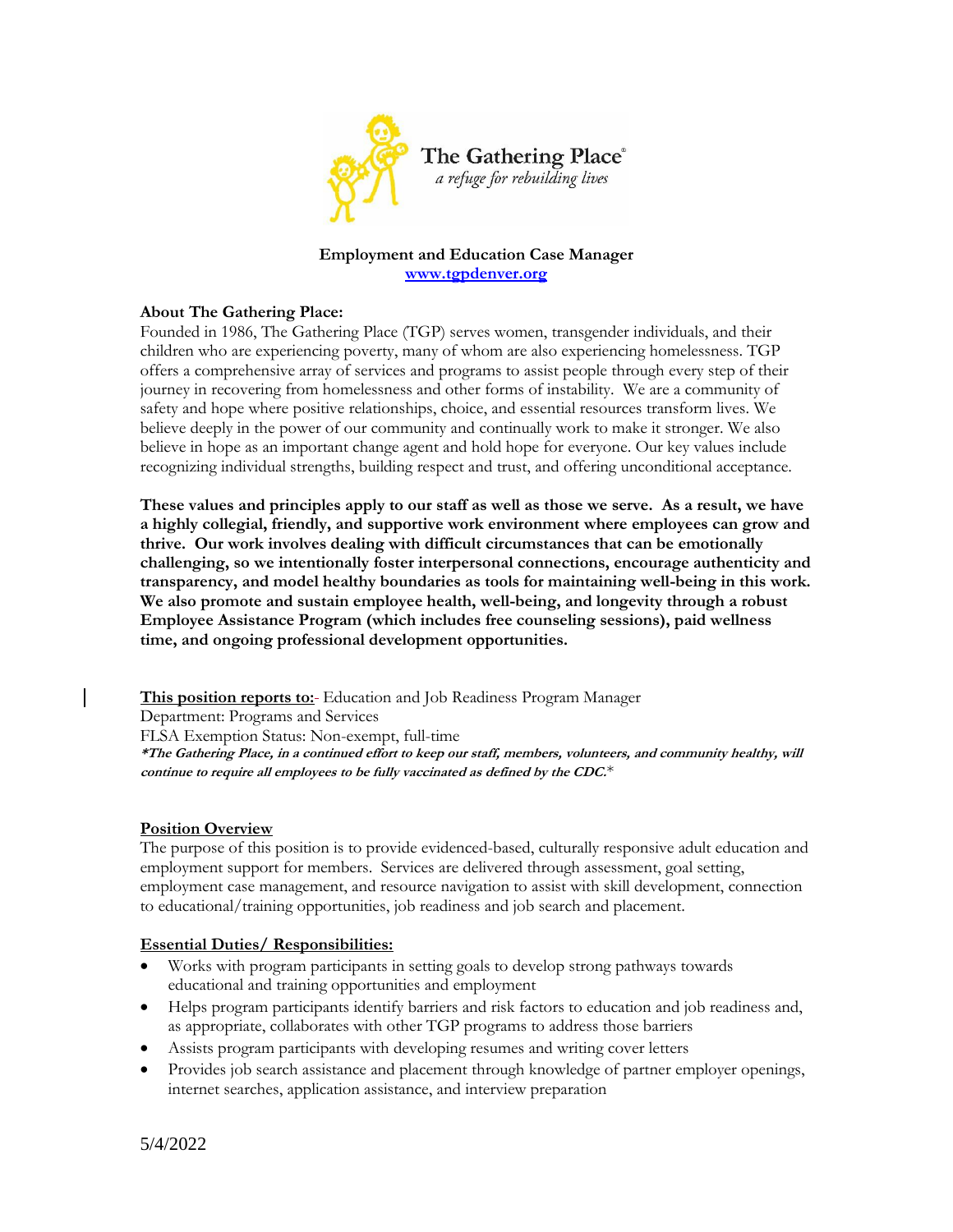- Builds connections with employers who are interested in partnering with TGP to employ program participants
- Works with program manager to maintain up-to-date information about job, job training, and education opportunities from a variety of community resources; organizes and distributes this information to members in response to member needs and goals
- Provides case management and service navigation, as necessary, to support program participants in maintaining employment or participation in a training/educational program.
- Works with the program manager to achieve programmatic and agency goals connected to the Education and Job Readiness program
- Develop relationships with members that are marked with dignity and respect that foster hope and empowerment
- Ensures completion of all documentation and data entry as required, in a timely manner
- Is knowledgeable about other TGP programs and services and makes appropriate internal referrals to ensure we are offering our full range of support to meet the continuum of our members' needs
- Makes high quality contacts and referrals for external programs that assist with education and job readiness
- Collaborates with partner agencies who provide education and employment services onsite which may include, but are not limited to, hiring events, high school equivalency classes, skill building activities, and tutoring
- Supports volunteers in the education and job readiness program
- Supports program participants in completing various assessments including, but not limited to, the interest inventories, skills assessments and value assessments
- Demonstrates respect, cultural competence and knowledge of trauma informed care in interactions with TGP members, staff and collaborative partners
- Other duties as assigned by supervisor

### **Supervisory Duties:**

No supervisory responsibilities are associated with this position

# **Job Qualifications:**

Knowledge, Skills and Ability:

- Background in Workforce Development, Job Readiness, or Adult Education programs
- Strong organizational skills
- Strong verbal and written communication skills
- Ability to work independently
- Strong critical thinking and problem solving skills
- Good professional writing skills
- Excellent computer skills including Microsoft Office, Excel, Word, familiarity with online job applications. Work with computerized educational programming a plus.
- Bilingual (Spanish/English) a plus

# **Required:**

**EITHER**

 High school diploma or equivalent *and* 2-3 years of direct, relevant work experience considered on a case by case basis

**OR**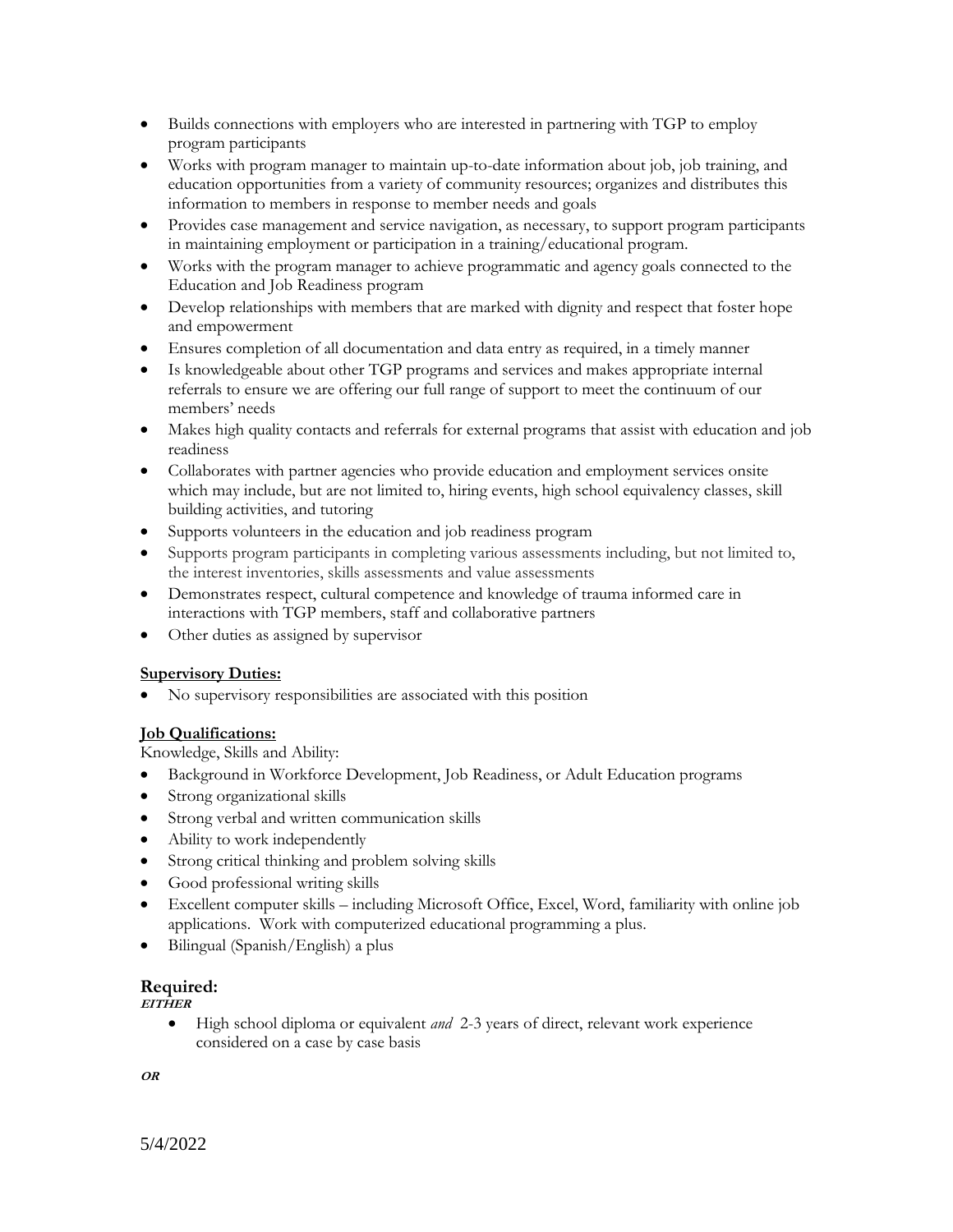Associates Degree in a relevant field (Social Work, Human Services, or a related field), plus at least one year of direct, relevant work experience

### **Experience:**

- Relevant work experience in the field of behavioral health or a social service organization a plus
- Experience working with vulnerable or marginalized populations, with an understanding of the barriers and challenges caused by homelessness and extreme poverty lived experience with homelessness and/or poverty a plus
- Lived experience with homeless and/or experience with a behavioral health condition who is maintaining stability preferred

### **Physical Activities:**

- Must be able to remain in a stationary position 50% of the time.
- The person in this position needs to move about inside the office to access file cabinets, office machinery, etc.
- **Constantly operates a computer and other office productivity machinery, such as a calculator,** copy machine, and computer printer.
- The person in this position frequently communicates with members and community partners via telephone, email, and in person. Must be able to exchange accurate information in these situations.
- **Figure 1** Frequently moves equipment and supplies weighing up to 25 pounds across the building for various needs.
- Occasional travel within the Denver Metropolitan area is required. If transportation is by driving a personal vehicle, you must have a valid, current driver's license recognized by the State of Colorado and carry personal auto insurance with minimum coverage amounts specified by The Gathering Place's liability insurance carrier

### **Five Key Attributes for Hiring at The Gathering Place:**

- Positive and willing to learn
- Collaborative
- Open- minded and committed to diversity
- Provider of excellent customer service
- Dedicated to mission

### **Compensation:**

Salary range starts at \$22.20- \$23.45 per hour or more, depending on skills and experience. The Gathering Place offers medical, dental, vision, and life insurance plans, a 403(b) retirement savings plan with financial advising services, a flexible work schedule, generous paid time off (vacation, sick, and holiday time), and a long-term disability plan. Employees are eligible for professional development opportunities, paid weekly wellness hour, free breakfast and lunch, and a robust Employee Assistance Program.

# **To Apply:**

E-mail resume and cover letter to: [Becca@tgpdenver.org](mailto:Becca@tgpdenver.org) Becca Smith, Human Resources Manager, The Gathering Place, 1535 High St. Denver, CO 80218. *No phone calls please.*